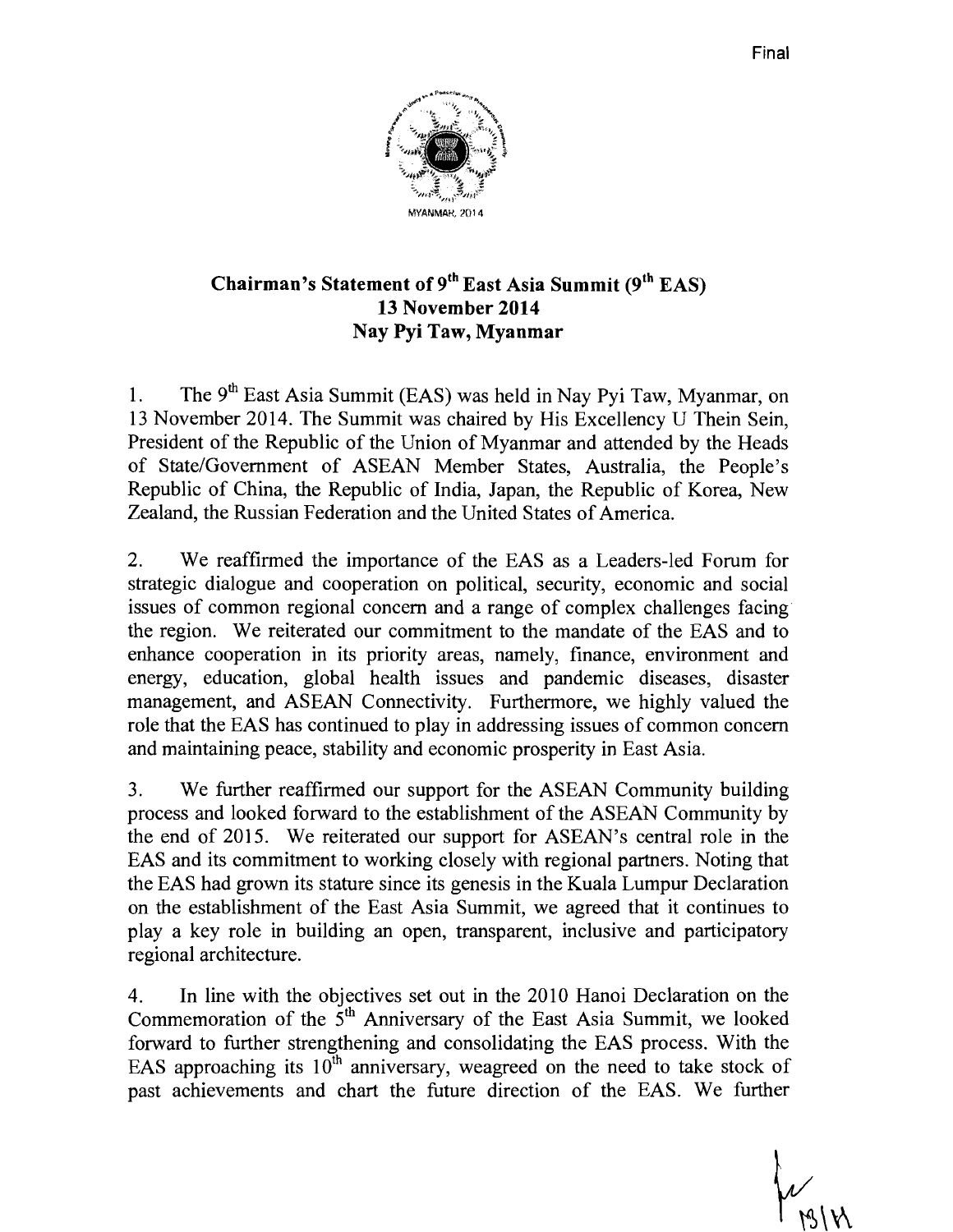emphasised the need for the ASEAN Secretariat to be strengthened in order to ensure the follow-up and implementation of decisions and recommendations of the EAS. In this regard, we welcomed the Declaration on Strengthening the ASEAN Secretariat and Reviewing the ASEAN Organs and commended the High Level Task Force (HLTF) for its efforts in developing its recommendations.

5. We welcomed the adoption of the Plan of Action (PoA) to implement the Phnom Penh Declaration on the East Asia Summit Development Initiative at the 4th East Asia Summit Foreign Ministers' Meeting. We shared the view that the PoA would promote mutual support and cooperation among EAS participating countries and achieve concrete and sustainable results, which would benefit our local economies and peoples.

6. We reaffirmed our commitment to enhance regional security cooperation in East Asia. To this end, we noted the convening of three Workshops on Regional Security Architecture held in Brunei, Russian Federation and Indonesia.We looked forward to continued discussions on elaboration of a common vision for security architecture in the Asia-Pacific region.

## **Finance**

7. Acknowledging the rapid growth of Asia's inter-regional trade and financial integration, we underscored the importance of enhancing cooperation in finance. In particular, we expressed an interest in exploring modalities toattract private sector financing to support infrastructure connectivity across the region. We were pleased with the outcomes from previous EAS Finance Ministers' Meetings and looked forward to considering the outcomes of 2015 EAS Finance Ministers' Meeting at the next Summit.

## **Environment and Energy**

8. We emphasised the importance of enhancing cooperation to address the issue of climate change. In this regard, we expressed our commitment to work closely together towards securing a protocol, another legal instrument or an agreed outcome with legal force at the  $21<sup>st</sup>$ Conference of the Parties (COP21) to the United Nations Framework on Climate Change (UNFCCC)in Paris in 2015.

9. We noted the outcomes of the  $12<sup>th</sup>$  Conference of the Parties to the Convention on Biological Diversity (COP12), the  $7<sup>th</sup>$  Conference of the Parties serving as the Meeting of the Parties to the Cartagena Protocol on Biosafety (COP-MOP7), and the  $1<sup>st</sup>$  Conference of the Parties serving as the Meeting of the Parties to the Nagoya Protocol (COP-MOP1) held in October 2014 in Republic of Korea. We highlighted the importance of the comprehensive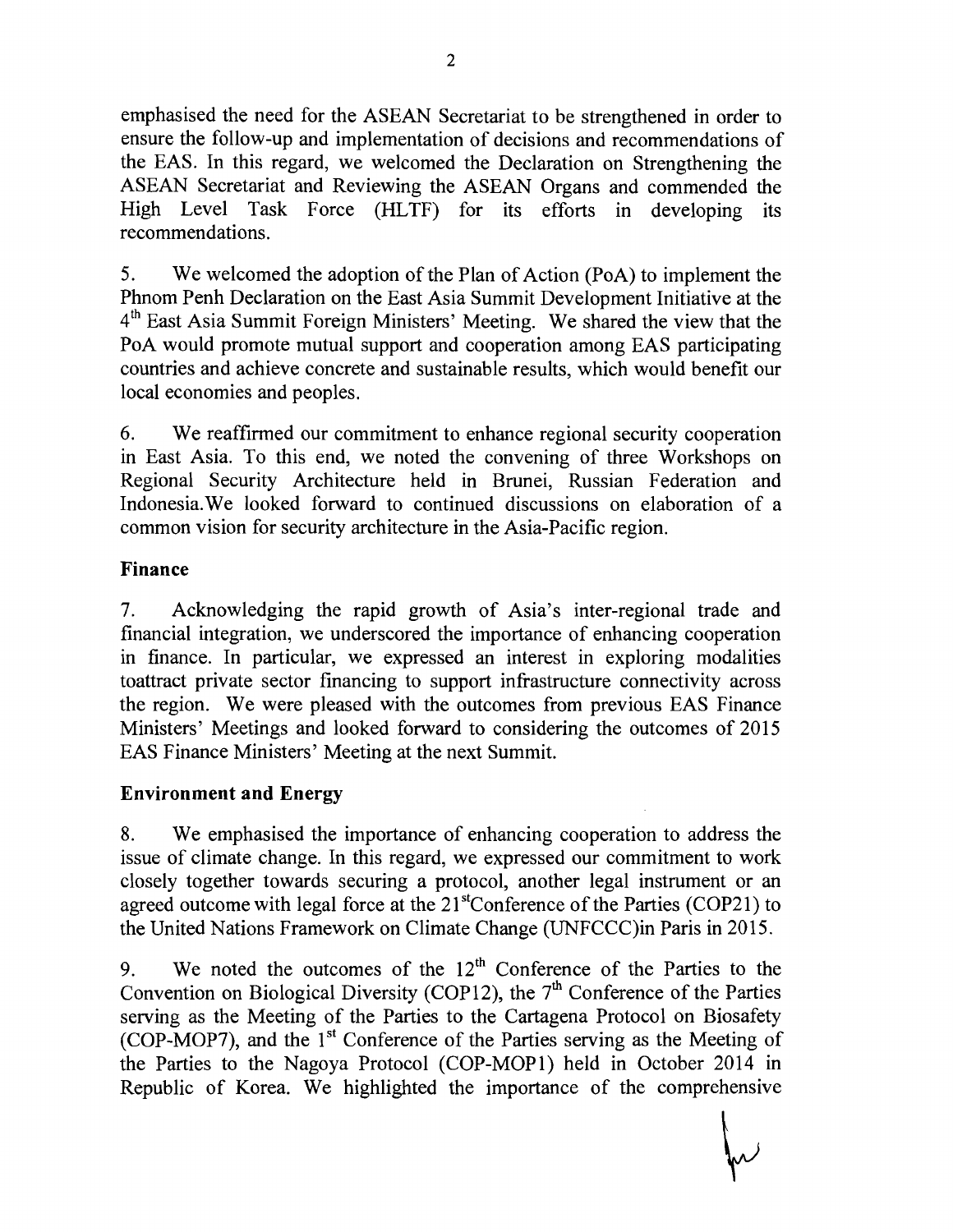integration of biodiversity into the negotiations on the United Nations Post-2015 Development Agenda, taking into account the spirit of Pyeongchang Roadmap, adopted at COP12 and the Gangwon Declaration, produced at the High-Level Segment, which was held in parallel with COP12.

10. We noted the outcomes of the  $3<sup>rd</sup>$  East Asia Low Carbon Growth Partnership Dialogue held in October 2014 in Japan. We were pleased with the increased participation from the private sector at this event.We appreciated Japan's update on the progress of the Joint Crediting Mechanism (JCM), which would promote the distribution of leading low carbon technologies.

11. We noted the outcomes of the  $5<sup>th</sup>$  High-level Seminar on Environmentally Sustainable Cities (HLS-ESC) held in Indonesia from 28 February to 1 March 2014, co-organised by Republic of Indonesia, Japan, Cambodia and the United States of America. We also commended the progress made by China in establishing the East Asia Centre for Climate Change Research and International Cooperation.

 $12.$  We welcomed the outcomes of the  $8<sup>th</sup>$  EAS Energy Ministers' Meeting (EAS EMM) held in September 2014 in Lao PDR. We were pleased with the progress in the implementation of the EAS Energy Cooperation Task Force (EAS ECTF) Work Plan 2013-2014 for the work streams of Energy Efficiency and Conservation, Biofuels for Transport and Other Purposes, and Renewable and Alternative Power Generation. We welcomed the commencement of Economic Research Institute for ASEAN and East Asia's (ERIA) new study for promoting oil stockpiling and reinforcement of emergency response measures in EAS participating countries.

13. We welcomed the special report, 'World Energy Investment Outlook' published in conjunction with IAEA's 2014 edition of the World Energy Outlook, and ERIA's studies on East Asia Energy Outlook and Energy Market Integration in the East Asia Region. We also welcomed the establishment of the Energy Research Institute Network (ERIN) and acknowledged the collaboration between ERIN and ERIA which was formalised through a Memorandum of Understanding (MOU) signed on 6 September 2014 in Bandar Seri Begawan, Brunei Darussalam.

## **Education**

14. We welcomed the outcomes of the  $2<sup>nd</sup>$  EAS Education Ministers' Meeting held in September 2014 in Laos PDR, particularly on the progress made on the EAS Education Plan of Action 2011-2015. We appreciated the programmes aimed at increasing people-to-people linkages in the East Asia region, especially in the area of education.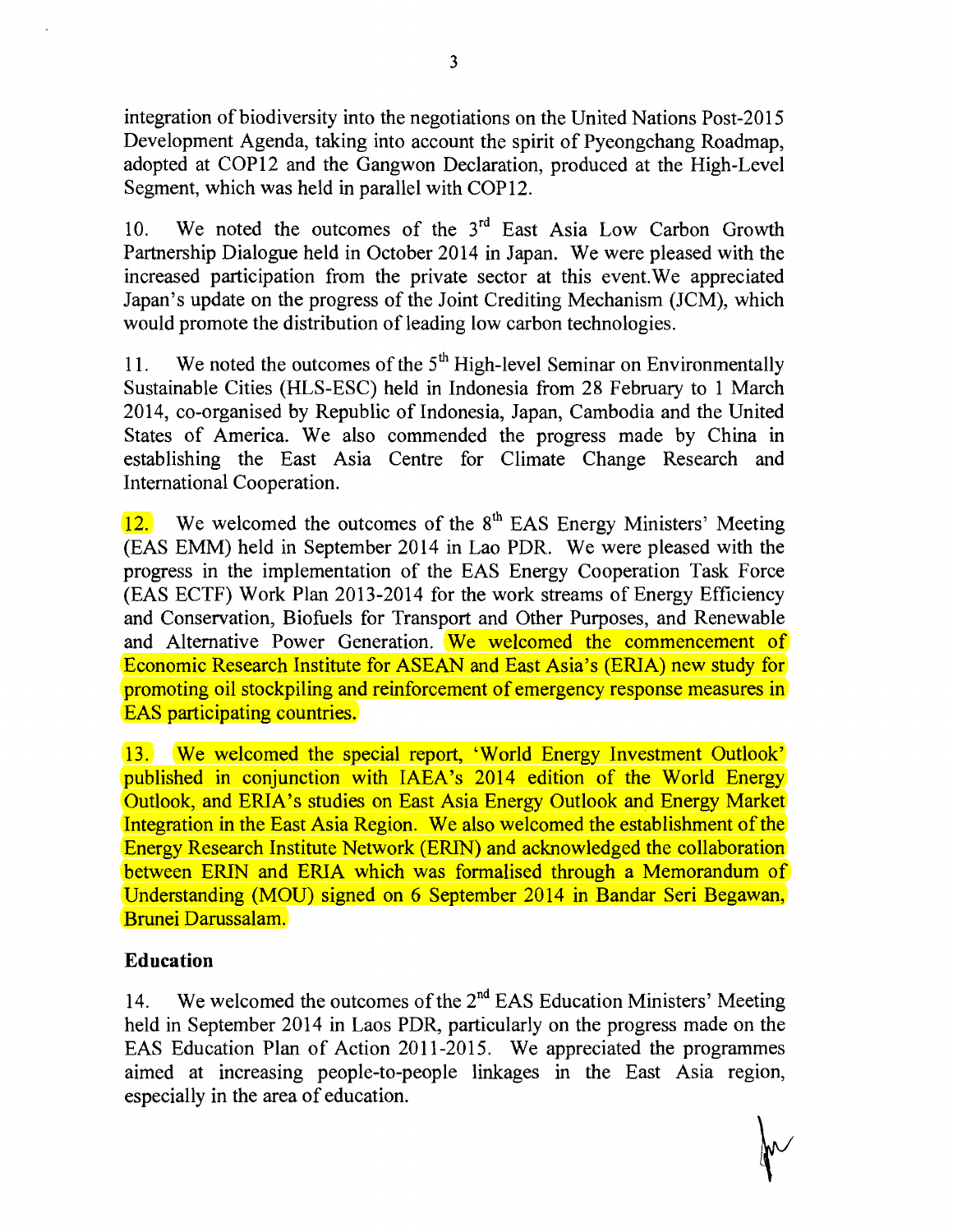15. We welcomed the Australian Government's New Colombo Plan (NCP) and its expansion to all ASEAN Member States from 2015. The NCP will support increasing two-way student mobility between Australia and the region and contribute to strengthening education collaboration. We also welcomed the Japanese Government's Scholarship for Study Abroad and the 'TOBITATE! Young Ambassador Program', which will promote student mobility. We were pleased to note the Republic of Korea's plans to expand the Global Korean Scholarship (GKS) from 2015, which will increase study opportunities in Korea for ASEAN students. In this regard, we welcomed the launch of training courses for ASEAN engineering students, which will help talented ASEAN students gain first-hand experience in local Korean universities, businesses and research institutes.

16. We were pleased with Japan's continued commitment to its Japan East Asia Network of Exchange Students and Youths 2.0 (JENESYS 2.0) which promotes mutual understanding and friendly relations among EAS participating countries.

17. We welcomed the inauguration of Nalanda University on 19 September 2014 at Rajgir, India. We appreciated India's commitment to this project and noted India's proposal to set up the University as a non-state, non-profit and self-governing international institute of excellence.

## **Global Health Issues and Pandemic Disease**

18. We expressed deep concern about the unprecedented outbreak of Ebola virus disease (EVD) in parts of West Africa. We underscored the importance of providing financial and practical assistance to support those countries most affected by the virus to control and contain the spread of the disease. We emphasised our understanding that, in addition to the significant impact on human life and local economies, the spread of EVD also poses a potential threat to international peace and security. We expressed our firm determination to support all necessary efforts to stem the crisis and stop the EVD from spreading further. In this regard, we adopted the Joint Statement on the Regional Response to Outbreak of Ebola Virus Disease.

19. We reiterated our commitment to the Declaration of the  $7<sup>th</sup>$  East Asia Summit on Regional Responses to Malaria Control and Addressing Resistance to Anti-malaria Medicines. We welcomed the Asia Pacific Leaders Malaria Alliance (APLMA) Task Force Progress Report 2014 and agreed to the goal of an Asia Pacific free of Malaria by 2030. We tasked the APLMA co-chairs to submit to the  $10<sup>th</sup>$  EAS in Malaysia a plan for achieving this goal and to implement the recommendations of the APLMA Task Forces.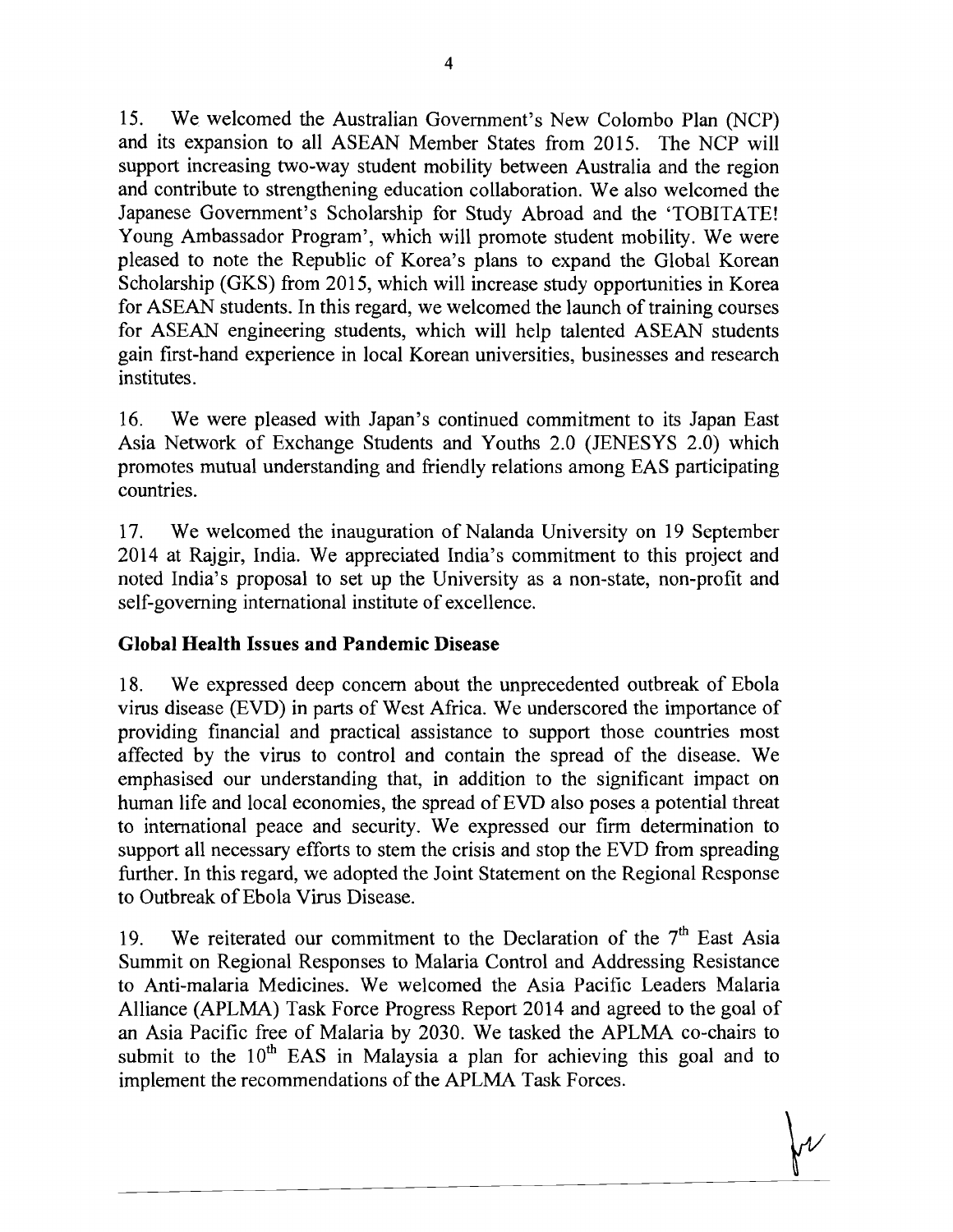## **Disaster Management**

20. Recalling our commitment to disaster response in the Cha-Am Hua Hin Statement on EAS Disaster Management 2009, and reminded of the risks our region faces from natural disasters following Typhoon Haiyan/Yolanda, we reaffirmed our pledge to further enhance disaster management cooperation through regional mechanisms, including the EAS, ADMM-Plus and ARF. Underscoring the need to increase practical cooperation in this area, we adopted the EAS Statement on Rapid Disaster Response.

21. We welcomed the enhanced cooperation between the ASEAN Committee on Disaster Management (ACDM) and disaster management authorities in non-ASEAN countries, through the implementation of the 2011 Disaster Management Initiative. We acknowledged that this Initiative is making a valued and practical contribution to strengthen disaster management capabilities in our region. We welcomed progress on the EAS Rapid Disaster Response Toolkit and the ongoing implementation of the World Health Organisation registration and classification system for foreign medical teams in the region.

22. Underscoring the importance of further strengthening international cooperation in disaster risk reduction, we called for active participation and close cooperation for the 3rd World Conference on Disaster Risk Reduction to be held in Sendai, Japan, from 14 to 18 March 201S.We noted India's hosting of the first meeting of 24x7 POCs and launch of Virtual Knowledge Portal for EAS countries to be held on December 4-5,2014 in New Delhi.

## **Connectivity**

23. We agreed that connectivity is essential to the continued development and prosperity of the region. Acknowledging the objectives of the Master Plan on ASEAN Connectivity (MPAC), which included improving physical, institutional and people-to-people connectivity, we welcomed the support for the continued implementation of the MPAC. We recognised the necessity of improving physical and institutional infrastructure towards the formation and success of business connectivity. We also recognised the need to promote quality growth through "people-centred investment" with an emphasis on inclusiveness, resilience and capacity-building in a sustainable manner for infrastructure development in the region. In this regard, we stressed the need to work closely together to realise the objectives of the Declaration of the  $6<sup>th</sup> EAS$ on ASEAN Connectivity, adopted in Bali in 2011.

24. We welcomed the success of the  $5<sup>th</sup>$  ASEAN Connectivity Symposium entitled 'Catalysing Public-Private Partnerships to Finance ASEAN Connectivity' co-organised by ERIA and held in Myanmarin September 2014.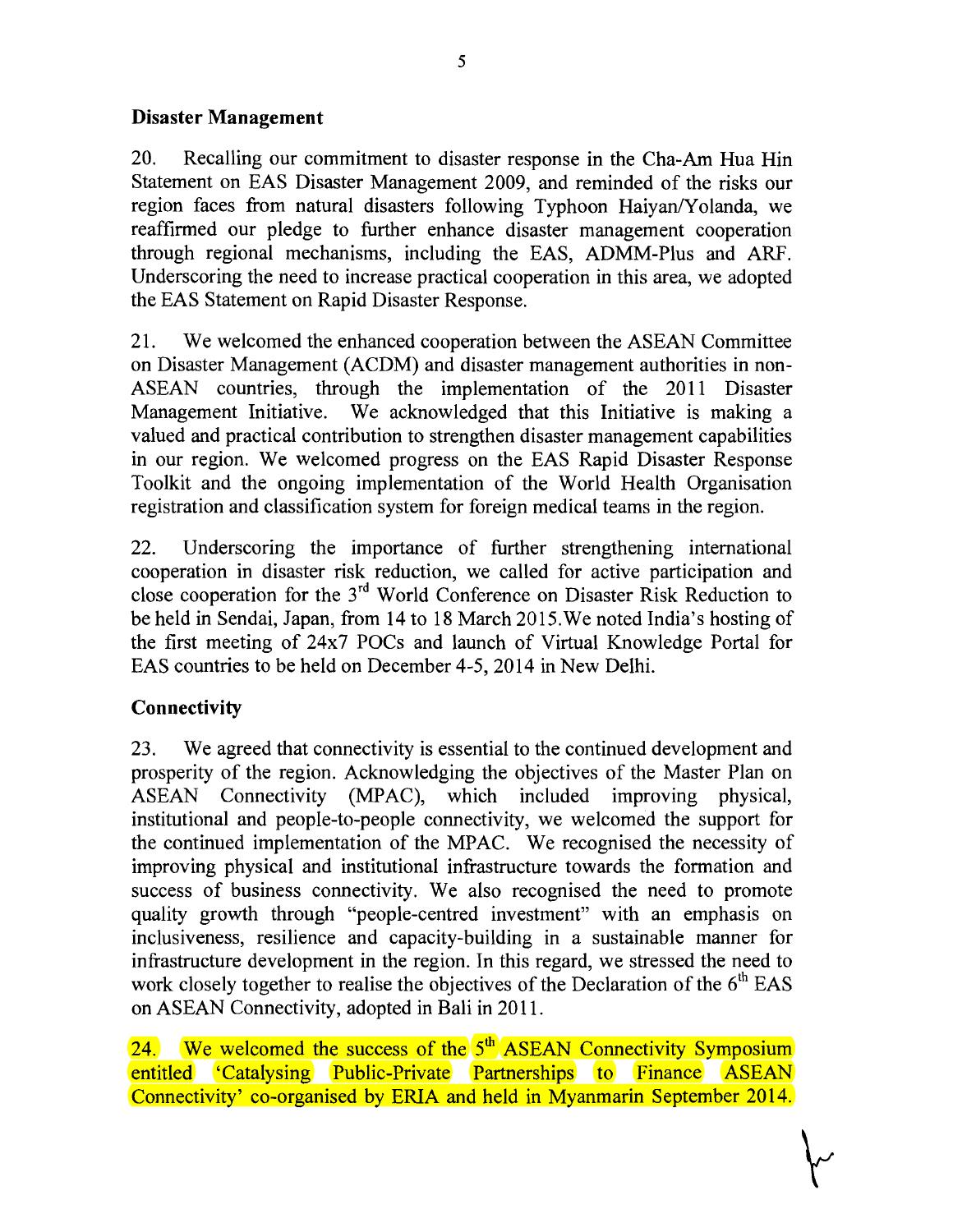We commended ERIA for its continued contribution towards the implementation of the MPAC and enhancing connectivity in the region.

25. We noted the signing of the Memorandum of Understanding establishing the Asian Infrastructure Investment Bank (AIIB) by founding members in Beijing on 24 October 2014. The founding members looked forward to the early operation of the AIIB and its cooperation with existing multilateral development banks.

#### OTHER AREAS OF COOPERATION

#### Regional Economic Integration

26. We encouraged efforts to further enhance regional economic integration in the East Asia Region. Noting that EAS participating countries accounted for more than half of the world's population and more than 50 per cent of global GDP, we underscored the importance of ensuring the economic well-being of our peoples in the region. We noted that regional economic integration would contribute to peace, stability and prosperity in the region and beyond.

27. We welcomed the outcomes of the EAS Economic Ministers' Meeting held in Nay Pyi Taw, Myanmar on 27 August 2014. We reaffirmed the importance of trade liberalisation in East Asia. We were pleased with the progress of RCEP negotiations and urged all participating countries to continue to work hard to ensure a comprehensive and commercially meaningful agreement that would support the achievement of the ASEAN Community and deepen regional economic integration. We reiterated the aim to complete the RCEP negotiations by the end of 2015. We also welcomed continued negotiations for the Trans-Pacific Partnership (TPP).

28. We were pleased the recent developments regarding ASEAN's existing Free Trade Agreements (FTAs) with EAS participating countries. These developments would contribute to further increasing regional economic integration.

#### Economic Research Institute for ASEAN and East Asia (ERIA)

29. We welcomed the ERIA's  $7<sup>th</sup>$  Governing Board Meeting Statement issued on 30 May 2014, which puts emphasis on achieving unity, peace and prosperity in the East Asia region through connectivity, inclusiveness and cooperation. We commended ERIA's resolve to continue to work for the realisation of the ASEAN Economic Community (AEC).In particular, we noted ERIA's support for RCEP negotiations, institutional and physical connectivity, including the establishment of PPP Guidelines, energy and food security, SME empowerment, disaster management, revision of the "Comprehensive Asia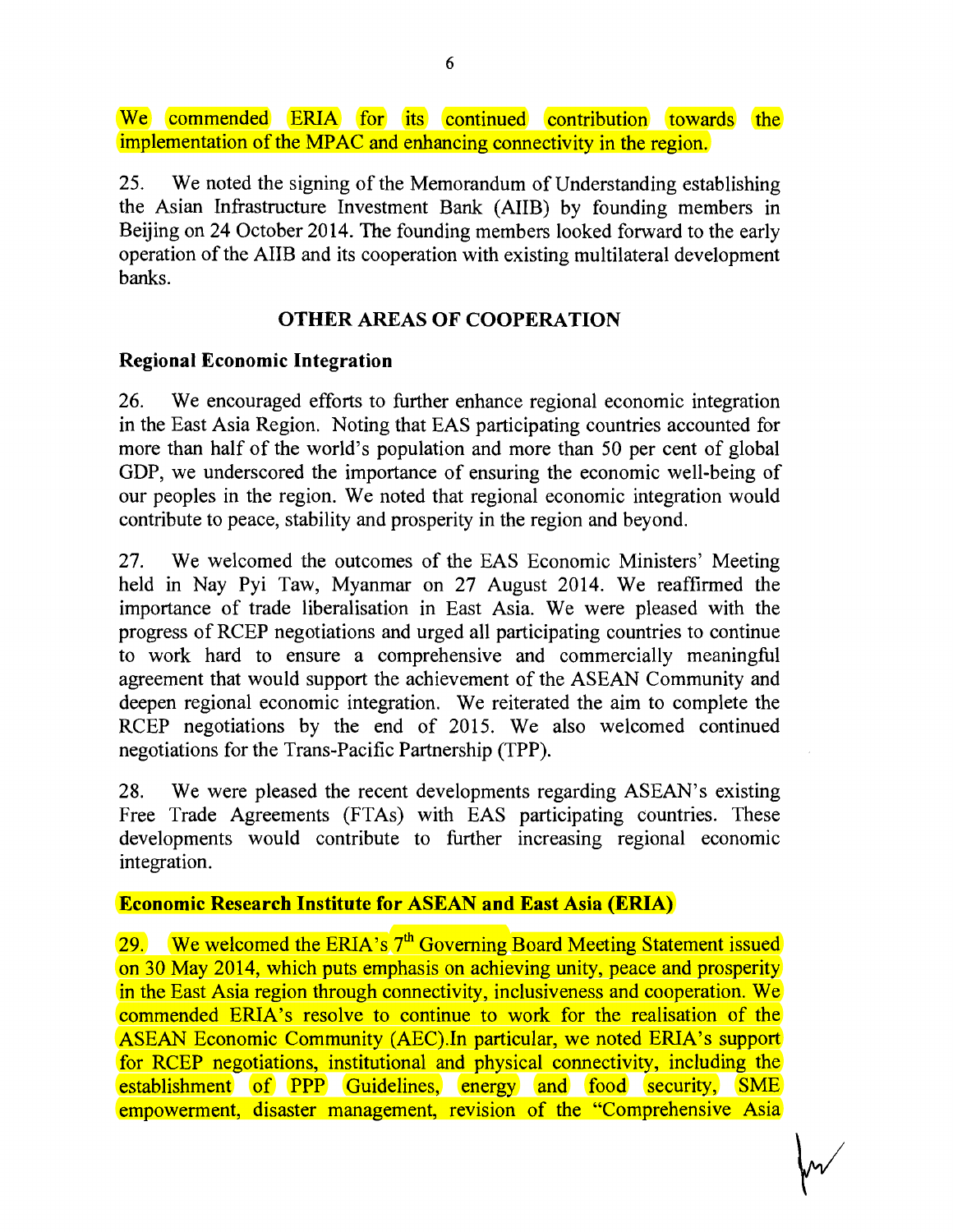Development Plan", and strengthening regulatory management systems and business environments in the region. We encouraged ERIA to continue to provide support to the Chair of the ASEAN Summit and the East Asia Summit. We also commended ERIA's support for the Myanmar-ERIA-Harvard Symposium "Maximising AEC Benefits towards a Peaceful and Prosperous Community: Achievements and Prospects" held in Myanmar on 29 October 2014.

# **Non-traditional Security**

30. Recalling EAS participating countries' commitments under CITES, and our pledge at the 8<sup>th</sup> East Asia Summit to further enhance cooperation in nontraditional security issues including illicit trafficking and illegal trade of wildlife, we adopted the Declaration on Combating Wildlife Trafficking.

## **Disarmament and Non-proliferation**

31. We reaffirmed our commitment for achieving peace and security and a world free of nuclear weapons and all weapons of mass destruction and welcomed the inclusion of disarmament and non-proliferation as part of the EAS agenda.

32. We welcomed ASEAN's commitment to preserving Southeast Asia as a Nuclear Weapon Free Zone (NWFZ) and the contribution of the Southeast Asia Nuclear Weapon Free Zone (SEANWFZ) Treaty to regional security and the global non-proliferation regime. We reiterated our commitment to continue to work with Nuclear Weapons States (NWS) in accordance with the objectives and principles of the Treaty to ensure their early signing and ratification of the Protocol of the SEANWFZ Treaty.

## **Maritime Security and Cooperation**

33. We acknowledged that enhancing maritime security is an important element in maintaining peace and stability in the region. We underscored the importance of freedom of navigation, unimpeded lawful commerce, as well as resolving disputes by peaceful means, without resorting to the threat or use of force, in accordance with universally recognised principles of international law including the 1982 United Nations Convention on the Law of the Sea (UNCLOS). In this regard, we noted the importance of enhanced maritime cooperation, and were pleased with the outcomes of the 3<sup>rd</sup> Expanded ASEAN Maritime Forum in Danang, Vietnam.

34. We welcomed the progress on full and effective implementation of the declaration on the conduct of Parties in the South China Sea (DOC), and consultation on a Code of Conduct in the South China Sea (COC).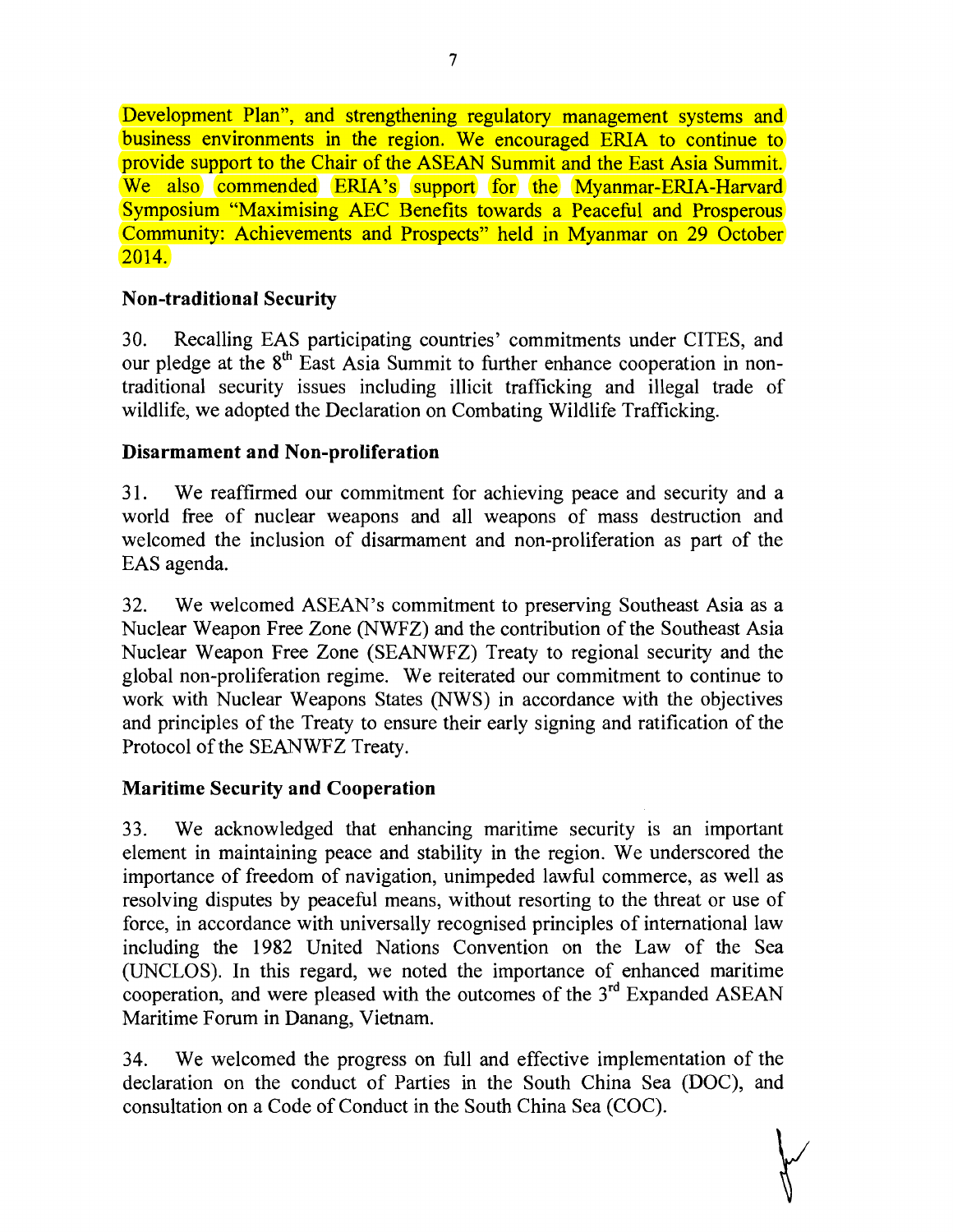35. We expressed concern over the ongoing threat posed by piracy and armed robbery at sea in the region and underscored the need to address this issue in a comprehensive and integrated manner through relevant regional cooperation frameworks. We recognised the efforts of EAS Participating Countries to formulate a conducive Regional Security Framework.

## **Food Security and Food Safety**

36. We underscored the importance of ensuring food security and food safety. We recognised the importance of increasing income among those who rely on agriculture for their livelihood, as well as the need to reduce the rates of food loss and waste through increasing private investment in transportation, storage and processing technologies.

37. We welcomed the progress of work to further increase the level of food security cooperation within the EAS, including the work to expand regional fisheries management cooperation. We noted the report of EAS Track II Study Group on Enhancing Food Security and Fisheries Management including the five principal recommendations.

## **Counter Terrorism and Transnational Crime**

38. We shared the view on the need to further enhance cooperation to counter terrorism and its financing, illicit drug trafficking, the use of information and communication technologies for criminal purposes, corruption and illicit trade, including wildlife trafficking and trafficking in persons.

## **REGIONAL AND INTERNATIONAL ISSUES**

## **Korean Peninsula**

39. We welcomed the recent meeting between North and South Korean officials on 4 October. We stressed the need to maintain peace, security and stability in the Korean Peninsula and called for continued inter-Korean dialogue. We reiterated the importance of fully implementing and complying with obligations under the relevant UNSC resolutions and commitments under the 19 September 2005 Joint Statement of the Six-Party Talks. Recognising the importance of dialogue, we called for the creation of necessary conditions for the resumption of Six-Party Talks, based on commitments previously made in these Talks, which would pave the way for the denuclearisation of the Korean Peninsula in a peaceful manner. In this light, we welcomed the initiative for Peace and Cooperation in Northeast Asia as well as the Trust-building Process on the Korean Peninsula by the President of the Republic of Korea to contribute significantly to the sustainable peace and stability in the Korean Peninsula and beyond. We took note of the recent initiative for peaceful unification. We noted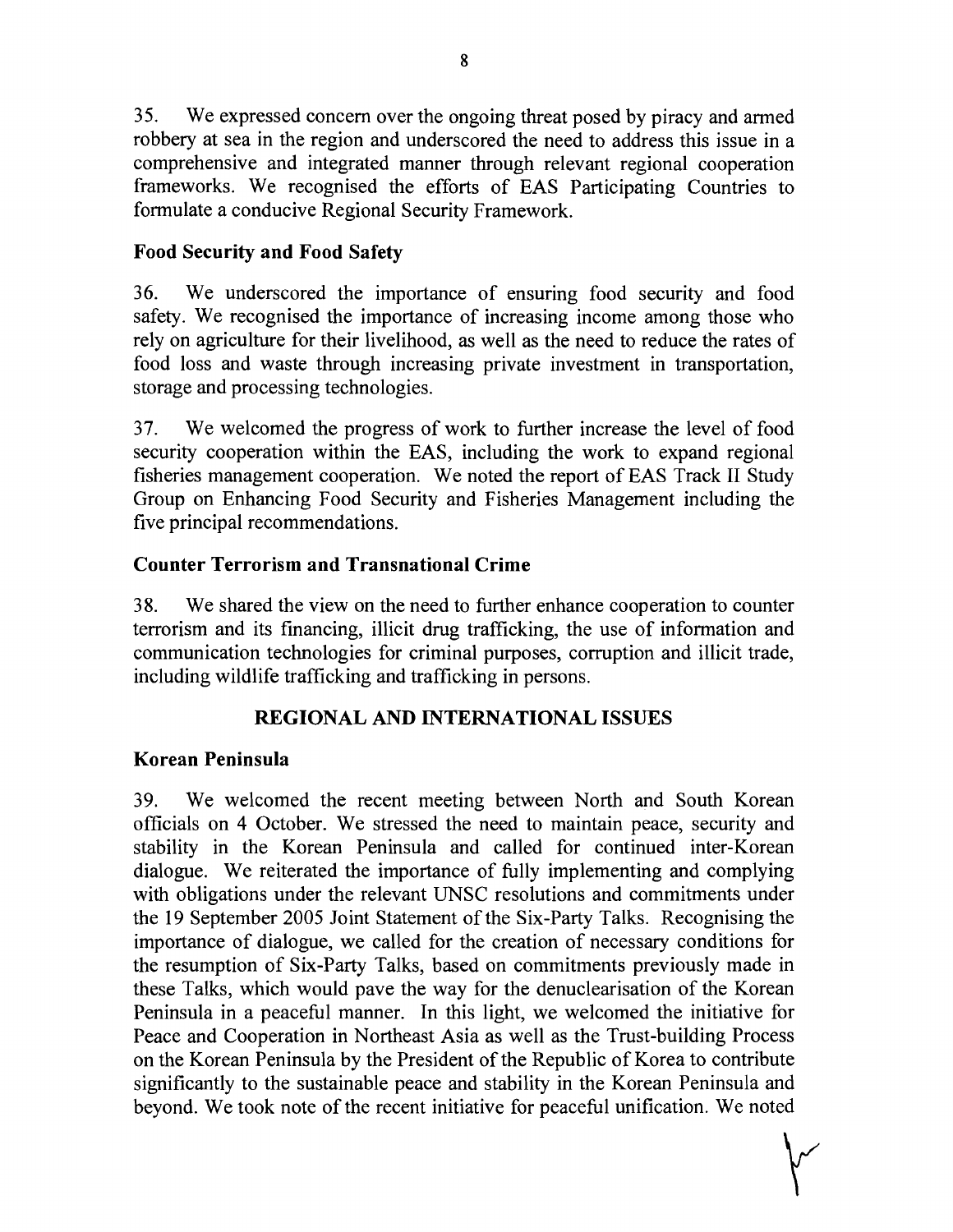the recent talks between Japan and DPRK of addressing human rights and humanitarian concerns of the international community, including the abduction issues.

# **ISIL**

40. We condemned the brutal violence, hatred and intolerance of the terrorist organisation operating under the name of the Islamic State of Iraq and the Levant (ISIL) in Iraq and Syria and denounced all acts of terrorism. ISIL negates basic Islamic and human values and poses a deadly threat to the people of Iraq and Syria, the broader Middle East and beyond, including our own societies.

41. We welcomed the United Nations Security Council Resolution 2170 (2014), and 2178 (2014), and affirmed our commitment to the full implementation of these resolutions and committed to undertaking all necessary measures to preventing and suppressing the financing and facilitation of foreign terrorist fighters, consistent with international human rights law, international refugee law, and international humanitarian law.

42. We welcomed the new government in Iraq and supported all efforts for national unity and an inclusive political process. We supported the Iraq Government, together with international partners to restore law and order and security inside Iraq.

43. We demanded the immediate, safe and unconditional release of all those who are kept hostage by ISIL or associated individuals and entities. We expressed our commitment to providing assistance to the victims of ISIL terror and to continue our humanitarian aid in close coordination with the United Nations and other International Organisations. To enhance these efforts, we are seeking to establish platforms to enable a more structured exchange with countries willing to make constructive contributions against terrorism.

44. We underlined the need to address the threat of terrorism in a comprehensive manner by identifying the underlying factors that support terrorism and lead to radicalisation. We reaffirmed our support for the Global Movement of Moderates and agreed on the importance of inter-faith dialogues to promote greater trust and understanding among cultures, religions and civilisations. In this regard, we adopted the EAS Statement on the Rise of Violence and Brutality committed by Terrorist/ Extremist Organizations in Iraq and Syria.

45. We noted with appreciation Singapore's offer to host an EAS Symposium on De-radicalisation to share best practices among experts in early 2015.